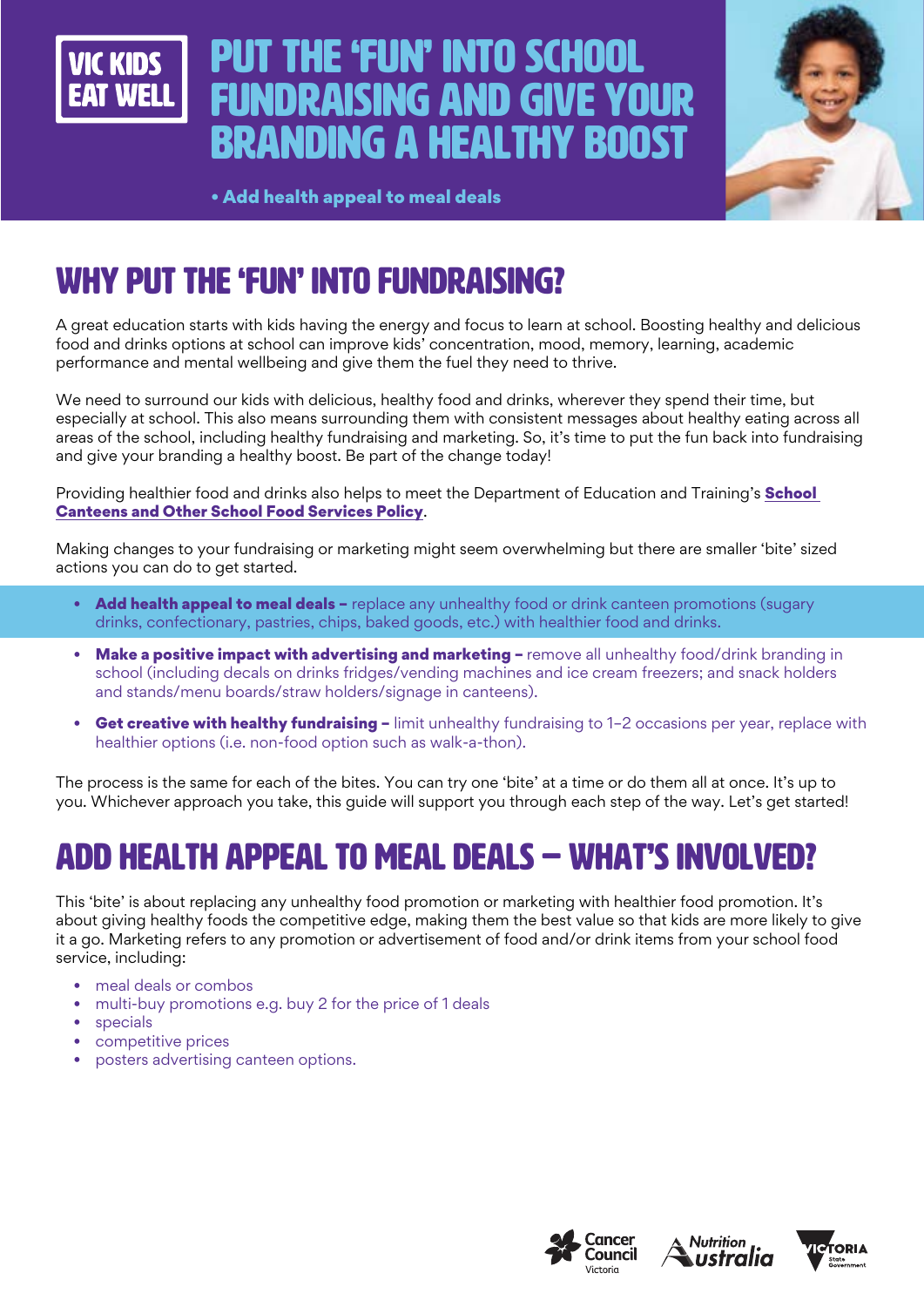To add health appeal to meal deals, follow our three simple steps:





### STEP ONE: REVIEW

Take time to review any food marketing around your school.

It could be on your school website, newsletter, online ordering platform, posters or sign boards around your school, as well as menu boards at the canteen. Then note down the types of food being promoted.

Unhealthy food and drinks includes confectionary, sugary drinks, fried foods, pastries, baked goods or snack food items e.g. packaged chips, lollies, meat pies, chocolate or soft drink.





#### STEP TWO: PLAN

The next step involves planning how you will make the changes.

If your school has current meal deals, multi-buy promotions or specials that include unhealthy foods and drinks, you can either:

- remove them completely OR
- replace the foods and drinks offered in these promotions with healthier options while still making a profit e.g. offer a chicken and salad wrap and flavoured milk meal deal instead of a pie and soft drink meal deal.







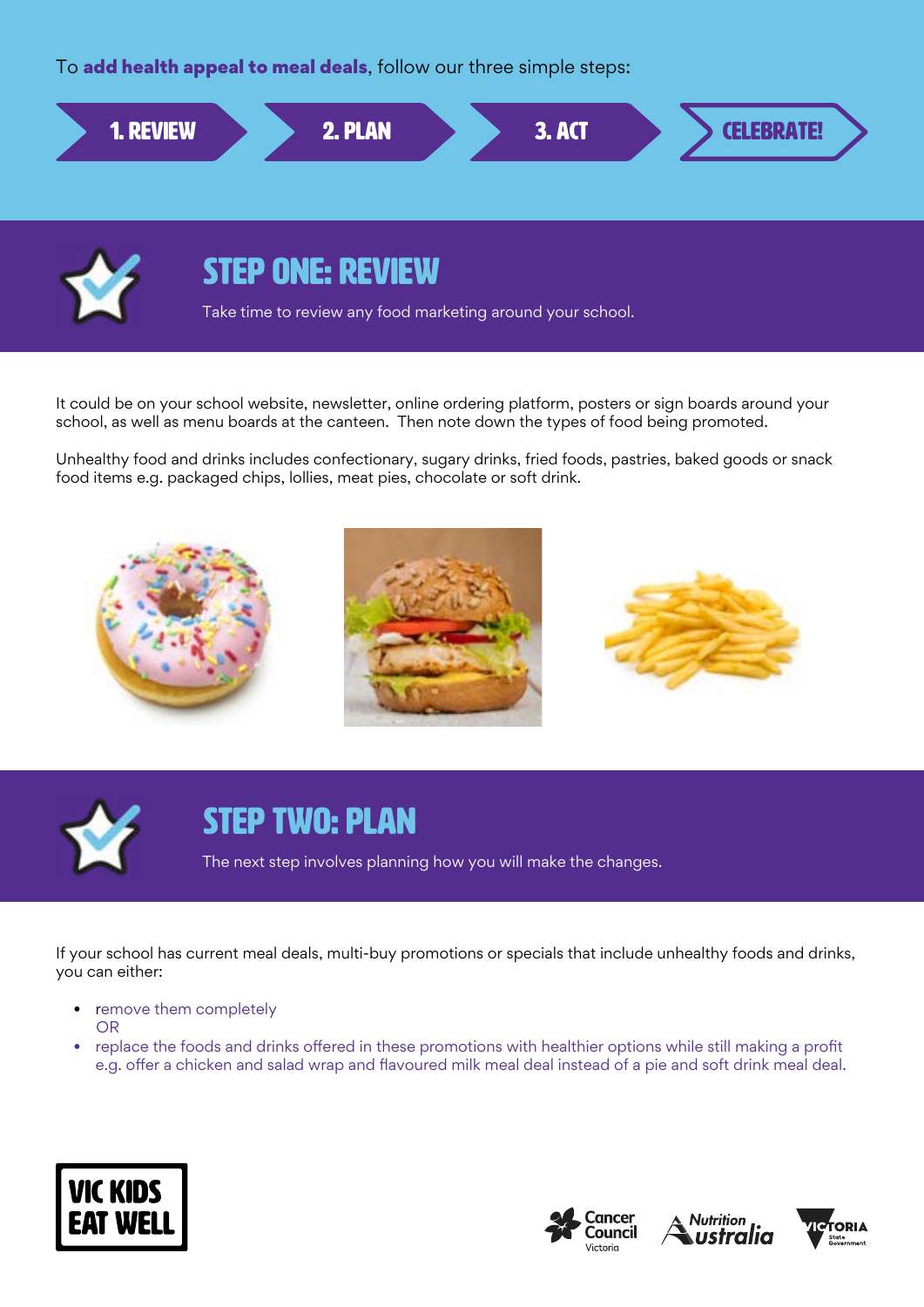Here are some suggestions to add some health appeal:

- **Position healthier choices up the front**, at eye level and within easy reach for students and staff.
- Place healthier items in colourful and fun packaging to make them look appetising.
- Before adding new items to the menu, trial their popularity and gather feedback with free student taste testing.
- Seek out students to create posters showing the new healthier options available at the canteen.
- Put the fun into any healthy food promotions by using fun, descriptive words to make them more appealing. Your school could run competitions for students to name new/current menu items.
- **Have theme days to trial new healthy items** and expose students to new foods or just to celebrate a particular cuisine or special event (e.g. Chinese New Year, Harmony Day or Healthy Bones Week).
- **Promote the healthier options in meal deals together** e.g. chicken and salad wrap and water for \$6.
- Price healthier food and drink options competitively so they are the cheaper choice e.g. lower the price of healthier options or increase the price of less healthy options.

For more ideas and information go to **[Promoting healthy foods and drinks | Healthy Eating Advisory Service](http://heas.health.vic.gov.au/schools/promoting-healthy-foods-and-drinks)** 



## Preparing for change

Look for ways to engage your school community in making changes. Take opportunities to talk to families, staff, students, canteen staff and volunteers to get a sense of the 'appetite' for change and the best way to introduce changes. Involve the Parents and Friends Association, School Council, Sustainability Club or Wellbeing Committee if there is one. You can make changes all at once or use a gradual approach.

All at once involves making the changes overnight or all in one go. An ideal time to do this is at the beginning of a new school year or term. This is the quickest approach and usually works best if you are only introducing a few changes and when you know there is good support for change.

A gradual approach gives students more time to get used to the changes. This option gives your school more time to remove or replace current promotion of unhealthy foods and drinks.

- 1. Replace the promotion of less popular unhealthy foods and drinks, then replace the promotion of the most popular unhealthy items second.
- 2. Replace the foods and drinks offered in these promotions with healthier options while still making a profit. For example, offer a salad wrap and flavoured milk meal deal instead of a pie and soft drink meal deal.









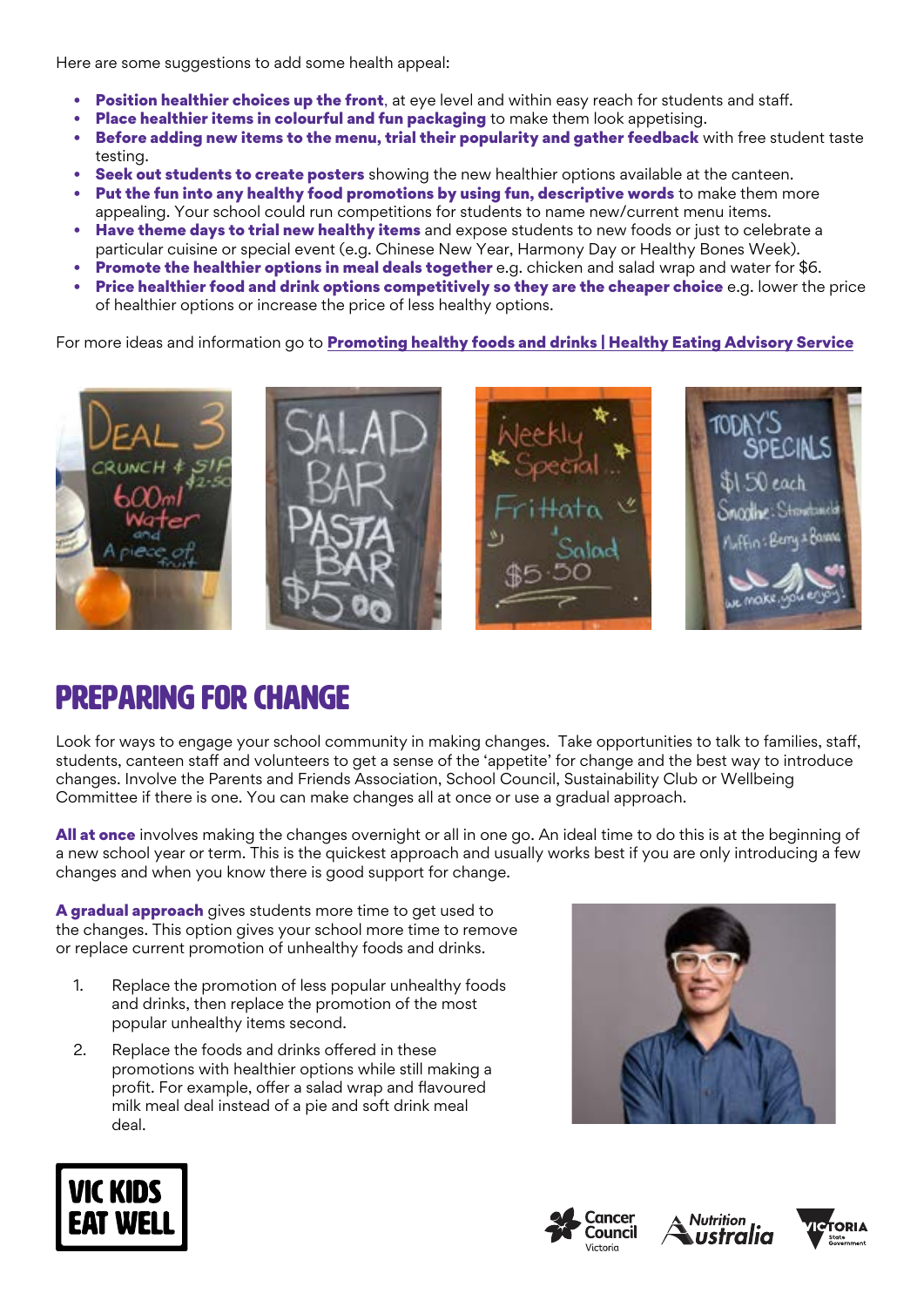

## STEP THREE: ACT

Now you've done all the groundwork, it's time to put it into action.

Remember, this is just one of the 'bites' you can do to put the fun into fundraising and give your branding a healthy boost. Check out ['Get creative with healthy fundraising'](https://www.vickidseatwell.health.vic.gov.au/resources) and 'Make a positive impact with advertising and [marketing](https://www.vickidseatwell.health.vic.gov.au/resources)'.